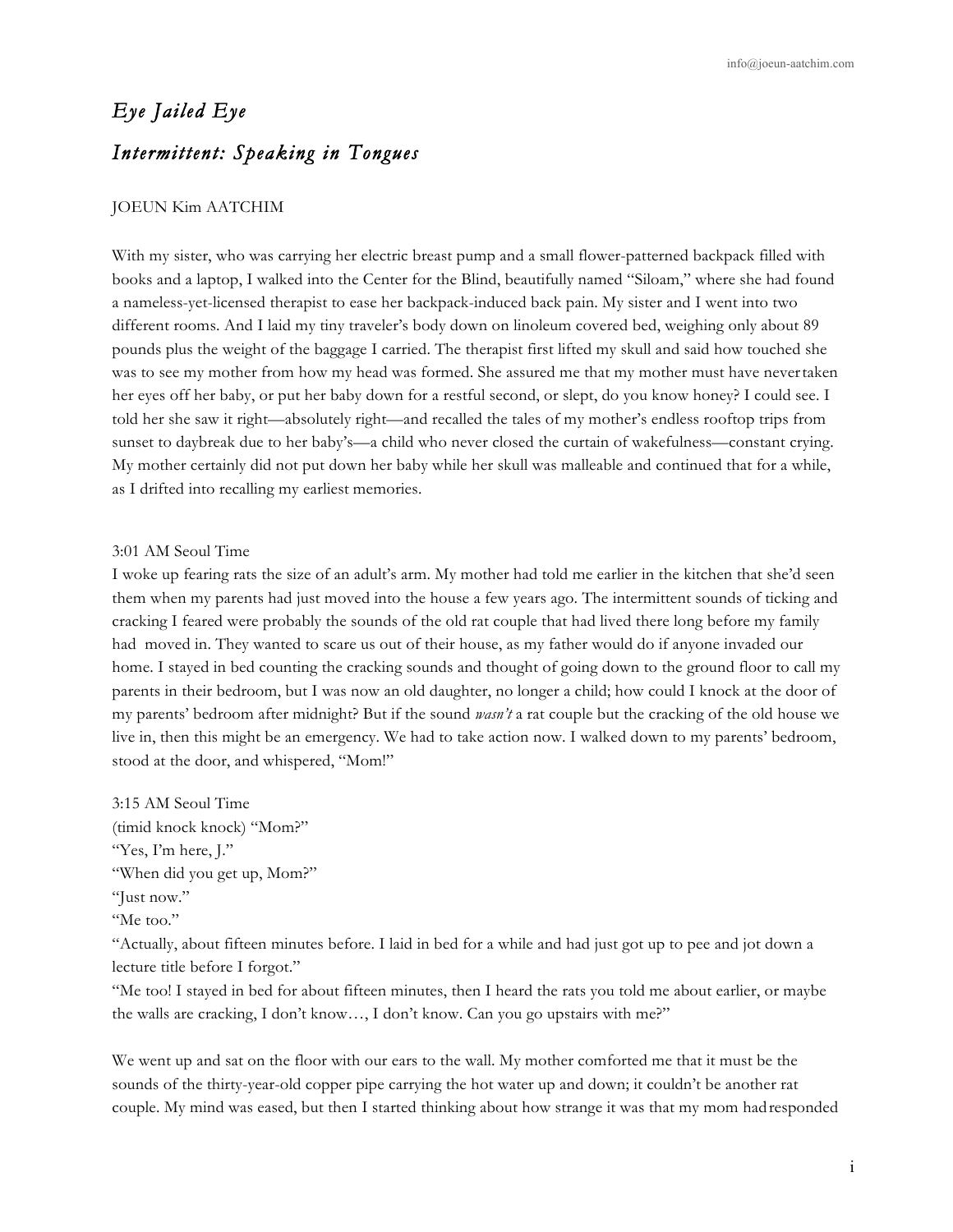knocking immediately. It was as if she knew I was going to call her before I did. Then again, this wasn't the first time this had happened. She always seemed to be awake whenever I called for her in the middle of the night. Is every mom like this? I don't know, because fortunately she's the only mom I have. I thought. . I wonder if she wakes up at the very same second I do, with my poor sleep pattern. I wonder if my mother wakes up even when we are not together in the same place. I live far away from her—like, really far—a flight of fourteen and a half hours, over 11,000 kilometers away.Ifeelsorry thatIwakeher upwithoutknowing it;perhapsIhaven'tfully come out of her body yet; perhaps we are still connected somehow.

My mother, too, couldn't detach herself from her mother, who she believed suffered from melancholia, an afflictionshe inherited.Mygrandmother'sunfortunatelifewithamanwhohada secondwifeprobably caused the condition, but then again, maybe it was there even before the second wife came into the picture, inherited from my grandmother's mother. As the saying goes: a daughter's life is an extension of a mother's life.

My grandmother didn'twantmymother, hersixth child because her husband already had enough children from her and fromthe secondwife. Shewas exhausted. She tried to getrid ofher baby using allsorts oftricks: drinking soy sauce, throwing herself down a hill, and wishing the baby away. She did not want another baby brought into her melancholic world. Fortunately, my mother was born. However, she was ill and weak—perhaps because of hersuffering in thewomb.My grandmother,who hadn'twantedmymotherto be born,then started yearning strongly forthe sixth child to be her healthiest; even her husband brought home somenaturalremediestomake thechildhealthy: agoat,snakes,turtle,frog,ginseng,andsoon.Mymotherwas weakbutthemostbrilliantamong hersiblings, perhaps thanks to these strange remedies. She recalled growing up alone, mostly to avoid burdening her mother's melancholia—packing her own lunch box, bringing home top grades from school, and mostly hanging out with the household animals.

She once told me that she almost drowned in a pond, as I had almost done when I was a child. Unlike in my case, an incident that my family saw and can still clearly recall, my mother's near-drowning was a revelation. She had never spoken about how she almost drowned in the presence of her friends, who clapped and laughed at her, thinking shewaspretending.Later,Iaskedwhosavedher.Shesimplyansweredthatshe'dsavedherself:the tip of her toe touched the bottom of the pond, and she managed to jump out. She coughed out a lot of fresh water and ran home. She told no one.

WhenIwasenteringmyteenageyears,mymotherwashospitalizedbecauseofhermelancholia.Sherecallsthe incident with tears that she says are due to self-pity. I don't remember what I thought and did while she was away in hospital. I think I blamed my father, who had to do the duty of sending her to hospital for her and their three children.Mymotherstoppedwritingpoetry.She still lovedherhusband, a lovershemetincollege,who rescued her from her family, which she still hated, with its house full of shamanic ghosts and Buddhist traditions. She hated herfamily somuch she still gnashed herteeth thinking aboutthemaswell asherfather's secondwife.When she got out of the hospital, my mother was heavily medicated for a while, and my father took care of her very well. He even took her to his workplace so that she could get a job and be resocialized. My mother believed her melancholia was inevitable because it was inherited from her own mother. When she got sick of living, my mother's melancholia emerged as she remembersthe poverty and shame she experienced after myfather'sbusinesswent bankrupt.Unlikeinhercase,myinnatemelancholiaemergedwhenIdiscoveredthat something was wrong with my eyes.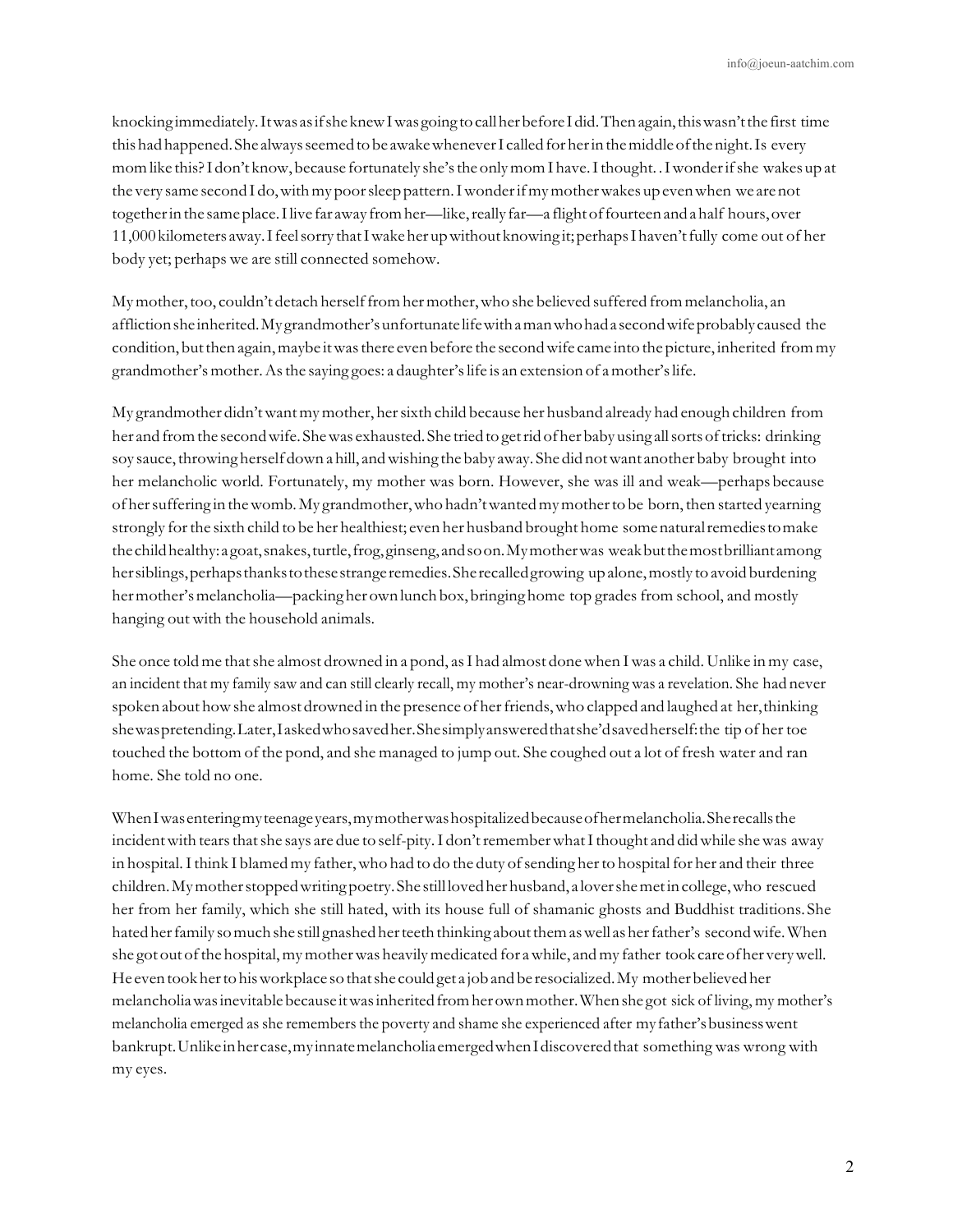The night we both woke at the same time, while we counted the unknown intermittent noises from the walls, my mother and Ilay down togetherto recall ourintermittent burstsofmelancholia thatmymother believed she had inherited from my grandmother, and that my grandmother probably inherited from her mother, and so on. Unlike when she had my older sister, my mother wasn't happy when she had me. She'd been kicked out of her home and left to live in poverty with my dad, who was at the time a newspaper photojournalist and earned a very small stipend. My father was the son of a widow and had four other sisters to take care of. He was a proud man, but he had no money eversince hisfather diedwhen hewas nine years old.Though my mother didn't have a happy childhood, she had never experienced poverty or lacked for money; her family consisted of landowners.The people andmymother'sfriends'families allworkedonherfather'slandatthevillagewhere they lived. My mother was kicked out of the household for marrying my dad and her newly growing Christianity.

I told my mom, "No, no, please do not feel guilty about being depressed while you had me since my melancholia is only caused bymy eyes, not by you." She said, "No, no—I have nevertold you this before, but one time Iwas extremelyupsetwhenyouwere inmywombsince Isawanunspeakable scene andthrewbottles and wailed." I couldn't believe what she was saying, because she was the calmest person I knew. She never showed emotion thatway. She continued tearfully, "Afterthatday, you stopped quickening completely, asif youweredead with shock, and I blamed myself so much. I shouldn't have been upset, I should have swallowed the pain without expressing it. I regretted, regretted, and regretted it for days, until on the fourth day you started moving again."

I was born normal sized and quite healthy, which my mother had not expected. However, my eyes were not aligned intermittently. My mother couldn't help but think that I, as a fetus, had looked away when she was screaming. I onlydiscoveredmy intermittentlyunaligned eyeswhenIwenttoschool andclassmatespointed outIwaslooking in thewrongdirection.Mywandering eyes could only be seen by others.WhenIlooked inthe mirror,I could only see straight.One eye cheated on the otherwithoutmy knowledge.Thiswas nothing like beingblindornearsighted;it was trickier, and I felt a lack of control over my self-image. My only source of pride and self-image was that, as a kid, I drew and painted the best out of all the kids in town. I couldn't read numbers because they looked wiggly, but I wrote poems and stories exceptionally well. I didn't want to go to school because of my intermittently aligned eyes. Kids always askedmewhatIwaslooking atorwhy Iwaslooking elsewhere. I begged my mom to take me to the doctor, and she did; I do not remember anything about the doctor's visit exceptthe flickering red lights andmy mother asking the doctor to tell me how pretty my eyes were.

Though my mother took me to an eye surgeon and had my eyes aligned, I did not believe my eyes were cured. My family wouldn't speak about it. They'd rather lie, and now I'd become an adult, a time when people are polite and do not make fun of others. As always, my eyes looked straight in the mirror. Nothing seemed changed.Istill don'tknowifmy eyes are fixed.It's awickedironythatothers cantellifmy eyes arenot aligned, but I can't.

This spring 2019, my mother published her fifteenth poetry book and another memoir about how she overcamehersuicidalmelancholia.Shegivesalotoflectures,too.Becauseofthelifeshehadgonethrough,my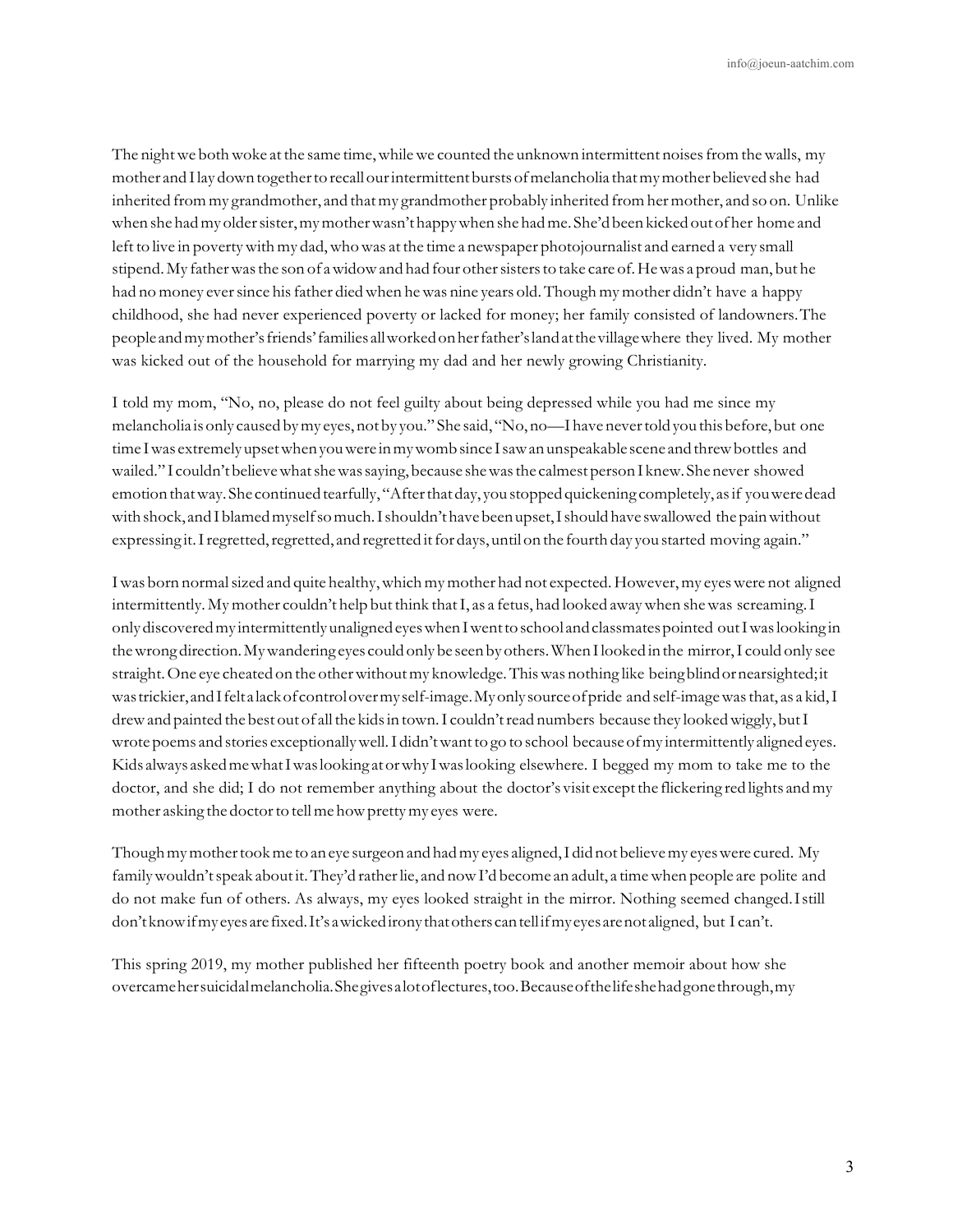mother became a mentor for many people in despair. Now I worry how to stop treating my own depression as a sort ofsacrificial lamb at the altar of myworshipped idol: art.I am not the only onewho staysin constant self-torture to produce artwork; it is a norm among artists—the artist suffering in sadness (I know, I know).

After I was told my eye surgery was successful, I went to college and continued to practice painting, but I wasn't obsessedwithpaintinganymore.Iwantedtolookthrougha camera lens—asinglelens,insteadofpaintingwith both my unaligned eyes (at least, I believed they were still not aligned). I quit school and traveled to New York, where I live now, and did everything but paint. Here, though the culture of maintaining eye contact is stronger than in my homeland, people do not speak about other people's physical flaws to their faces. I was fine living withmy eyesinNewYork,withignoringmywanderingeyes(more specifically,thepossibilityofstillhaving wandering eyes).Whenpeople stare intomy eyeswhile speaking,Ifreeze,thinkingmy eyes are trickingme again.Itwould be different if my wrong eyes were in a fixed position, but I can never be sure. My pain in not knowing where my eyes are facing, the double images, the fear of being unguarded in a state of consciousness makes my life one of extreme sobriety.Thisisone ofthe reasonsInevertake anybrain-altering substances, except caffeine incoffee.

My identity in the United States is different due to multicultural and racial factors, but in my home country, where most people share the same race and culture, what they are good at often becomes their identity. My strongest identity was that of a small girl who could draw and paints magnificently. During my childhood and teenage years, kids from other classes came to see me draw during the school break and asked me to draw things for them. I had my first artist'swebsitewhen Iwasthirteen years old; on it,I published drawings every day. Nonetheless, suicidal thoughts persisted in my life whenever kids asked what I was looking at, whether they meant to make fun of me or genuinely didn't know what was going on. Though the ability to draw well sustainedmy self-image, after the surgery, I became rebellious. I did everything but what I was good at; in other words, I simply did everything but paint while continuing my art career, and I plan to continue to do so.

It is funny and fortunate how I thought of forgiving my eyes instead of forgetting my eye problem I thought if I kept suffering because of them, my mother would feel guilty about giving her melancholia to me; this might even take her down thedark rabbithole of guilt-drivendespair.Aftershe spoke abouther guiltovermy eyes,I became determined, first, to stop feeding my melancholia for the sake of art, and second, to forgive myself and my eyes so that my mother would be free from her guilt, too.

Iresearcheda lot aboutstrabismus, especially intermittent exotropia.Ilearnedwhatmy conditionis calledfor the first time in my life. Even though I went through suffering and even surgery, I did not dare research the affliction because itseemed like itwasn'ttherewhen I didn'tlook forit.No one inmy family talked out about it,either, becauseitwastaboo.Icanpicturemymomsufferingwheneversheseesmetiredwithmyeveryeyeare away from each other. I thought I was suffering and thinking of killing myself whenever I thought about my eyes, but I did not see howmymotherwassufferingwhenevershe looked atmy eyes,whichmust have been every day.The blind therapist told me how my mother must have never taken her eyes off me. I saw some optometrist's presentation files on howto performthe surgery Iwentthrough and almostthrewup because of the images. I was glad I didn't know about the details before I went to the surgeon with my mom. I don't remembermuch aboutit, perhaps duemore tomy skepticism and fearthan to the anesthesia.AllI can recall